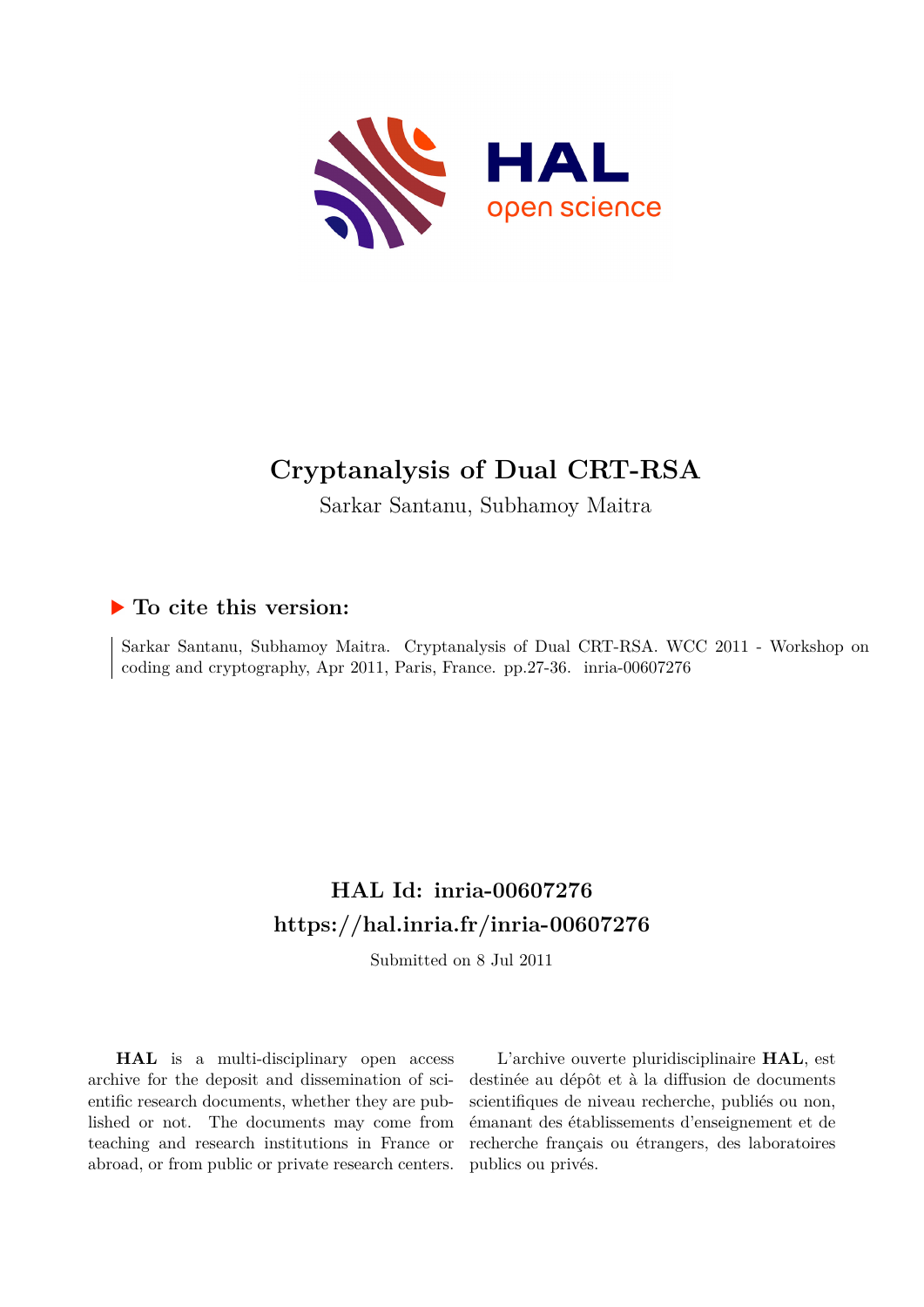### Cryptanalysis of Dual CRT-RSA

Santanu Sarkar and Subhamoy Maitra

Applied Statistics Unit, Indian Statistical Institute, 203 B T Road, Kolkata 700 108, India sarkar.santanu.bir@gmail.com, subho@isical.ac.in

Abstract. Several schemes under the framework of Dual RSA have been proposed by Sun et al (IEEE-IT, August 2007). We here concentrate on the Dual CRT-RSA scheme and present certain range of parameters for which this is insecure. As a corollary of our work, we prove that the Dual Generalized Rebalanced-RSA (Scheme III of Sun et al) can be efficiently broken for a significant region where the scheme has been claimed to be secure.

Keywords: RSA, CRT-RSA, Dual CRT-RSA, Cryptanalysis, Lattices.

#### 1 Introduction

The famous RSA public key cryptosystem has been proposed in [10] and this is possibly the most studied topic in cryptology research. In [11], a variant of RSA, named Dual RSA, has been described. Dual RSA provides two different instances of RSA that share the same public and private exponents. Here we have two different RSA moduli  $N_1 = p_1q_1, N_2 = p_2q_2$  such that the public key e and the private key d satisfies  $ed \equiv 1 \mod \phi(N_1)$  as well as  $ed \equiv 1 \mod \phi(N_2)$ . In general,  $p_1, q_1, p_2, q_2$  are taken to be of same bit size and we also follow that here. In [11], the authors suggested relevant applications of Dual RSA that include blind signatures and authentication/secrecy.

To make the RSA decryption faster, the Chinese Remainder Theorem (CRT) has been exploited and the corresponding version is known as CRT-RSA [9]. In this variant, there are two private exponents  $d_p, d_q$  such that  $ed_p \equiv 1 \mod (p-1)$ and  $ed_q \equiv 1 \mod (q-1)$ . The encryption method is the same as it is done in RSA. To decrypt the ciphertext C, one needs to calculate  $C_p \equiv C^{d_p} \mod p$  and  $C_q \equiv C^{d_q} \mod q$ . From  $C_p, C_q$  one can get the plaintext M by the application of CRT.

As CRT-RSA is faster than RSA, with the similar motivation, a CRT variant of Dual RSA has been presented in [11], which we refer as Dual CRT-RSA. This variant consists of two different RSA moduli  $N_1 = p_1q_1, N_2 = p_2q_2$  with same public exponent e and private exponents  $d_p, d_q$ . Hence in this case we have,  $ed_p \equiv 1 \mod (p_1-1) \equiv 1 \mod (p_2-1)$  and  $ed_q \equiv 1 \mod (q_1-1) \equiv 1 \mod (q_2-1)$ . Throughout this paper we will consider  $N$  as an integer of same bit-size as of  $N_1, N_2$ .

The outline of the paper is as follows. Let  $e = N^{\alpha}$ ,  $\alpha \geq \frac{1}{4}$  and  $d_p$ ,  $d_q \approx N^{\delta}$ . One may note that both  $ed_p$  and  $ed_q$  are greater than  $\sqrt{N}$  and thus we always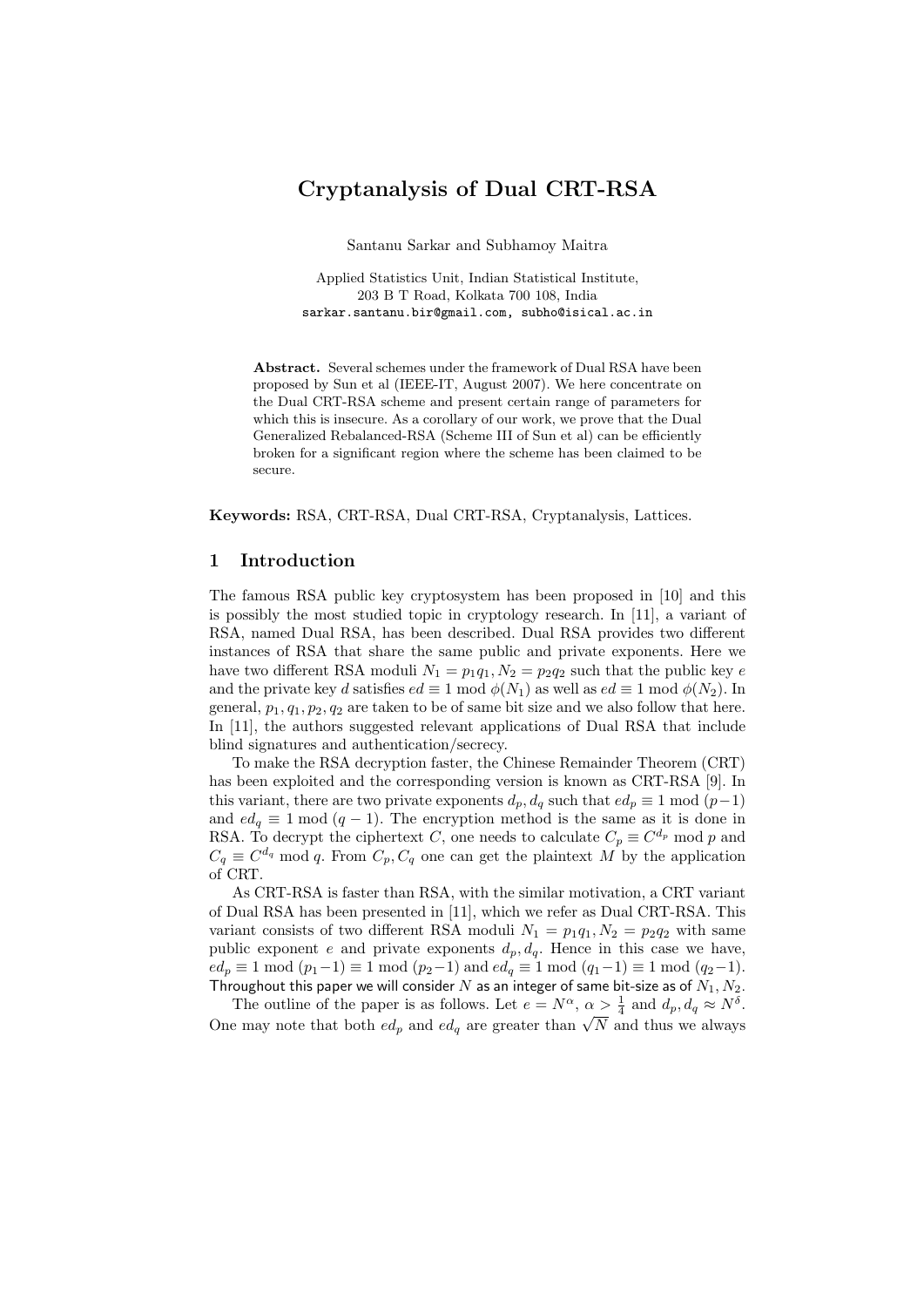have  $\alpha + \delta > \frac{1}{2}$ . In Section 2, we show that the Dual CRT-RSA scheme is insecure when (i)  $\delta < \frac{1-\alpha}{2} - \epsilon$  for a very small quantity  $\epsilon$ , and (ii)  $\delta < \frac{3-4\alpha}{5}$  and  $\alpha + \delta > \frac{1}{2} + \epsilon'$ , for a very small quantity  $\epsilon'$ .

A method for generating a certain kind of Dual CRT-RSA keys has been presented in Scheme III of [11] and it is referred as Dual Generalized Rebalanced-RSA (in short, we call it DGRR). This method can generate Dual CRT-RSA keys for  $e < N^{\frac{1}{2}}$ . Applying our results in Section 2, it is shown that the keys generated in DGRR are completely insecure for  $N^{\frac{1}{3}} < e < N^{\frac{1}{2}}$ . Further, we improve some of the existing cryptanalytic results for  $e \leq N^{\frac{1}{3}}$  too. These are presented in Section 3. Detailed experimental results are presented in Section 4.

#### 2 The Main Results

As  $N_1 = p_1q_1$  and  $N_2 = p_2q_2$ , we have the following four identities for Dual CRT-RSA.

$$
ed_p = 1 + k_{p_1}(p_1 - 1), ed_q = 1 + k_{q_1}(q_1 - 1),
$$
  

$$
ed_p = 1 + k_{p_2}(p_2 - 1), ed_q = 1 + k_{q_2}(q_2 - 1).
$$
 (1)

In this section we present two cryptanalytic results on Dual CRT-RSA. Let us start with the first one.

**Theorem 1.** Let  $N_1, N_2$  be the public moduli of Dual CRT-RSA and  $e = N^{\alpha}$ ,  $d_p, d_q \lt N^{\delta}$ . Consider that  $g = N^{\gamma}$ ,  $g_1 = N^{\gamma_1}$  and  $g_2 = N^{\gamma_2}$  be such that  $g =$  $gcd(N_1-1, N_2-1), g_1 = gcd(e, \frac{N_1-1}{g}), and g_2 = gcd(e, \frac{N_2-1}{g}).$  Let  $\epsilon = \frac{\gamma_1 + \gamma_2 + 2\gamma}{2}.$ Then, for  $\alpha > \frac{1}{4}$ , one can factor  $N_1, N_2$  in poly(log N) time if  $\delta < \frac{1-\alpha}{2} - \epsilon$ .

Proof. From the first two equations of  $(1)$  we have

 $(ed_p - 1 + k_{p_1}) (ed_q - 1 + k_{q_1}) = k_{p_1} k_{q_1} N_1$ . From this we get,

$$
e^{2}d_{p}d_{q} + e(d_{p}(k_{p_{1}} - 1) + d_{q}(k_{q_{1}} - 1)) + (1 - k_{p_{1}} - k_{q_{1}}) = (N_{1} - 1) k_{p_{1}}k_{q_{1}}.
$$
 (2)

Let,  $N'_1 = \frac{N_1 - 1}{gg_1}$  and  $N'_2 = \frac{N_2 - 1}{gg_2}$ . Now consider the polynomial  $f_1(x_1, x_2, x_3) =$  $e^2x_1 + ex_2 + x_3$ . Let  $y_1 = d_p d_q, y_2 = d_p(k_{p_1} - 1) + d_q(k_{q_1} - 1)$ , and  $y_3 =$  $1-k_{p_1}-k_{q_1}$ . Clearly,  $f_1(y_1, y_2, y_3) \equiv 0 \mod N'_1$ . Similarly, from the last two equations of (1), we have  $e^2d_p d_q + e(d_p(k_{p_2}-1) + d_q(k_{q_2}-1)) + (1 - k_{p_2} - k_{q_2}) =$  $(N_2-1) k_{p_2} k_{q_2}$ . Now assume  $y_4 = d_p(k_{p_2}-1) + d_q(k_{q_2}-1)$  and  $y_5 = 1 - k_{p_2} - k_{q_2}$ . For the polynomial  $f_2(x_1, x_4, x_5) = e^2 x_1 + e x_4 + x_5$ , we have  $f_2(y_1, y_4, y_5) =$ 0 mod  $N'_2$ . Now using the Chinese Remainder Theorem (CRT) over the coefficients of  $f_1, f_2$ , one can construct a polynomial  $f_3(x_1, x_2, x_3, x_4, x_5) = a_1x_1 +$  $a_2x_2 + a_3x_3 + a_4x_4 + a_5x_5$ , such that  $f_3(y_1, y_2, y_3, y_4, y_5) \equiv 0 \mod N'_1N'_2$ . Though the polynomials  $f_1, f_2$  are of the same form, their roots are different in different moduli  $N'_1, N'_2$ . Since  $gcd(e, N'_1) = gcd(e, N'_2) = 1$  and  $a_1 \equiv e^2 \mod N'_1 \equiv$  $e^2 \mod N'_2$ , we have  $gcd(a_1, N'_1N'_2) = 1$ . So from  $f_3$ , we can obtain another polynomial  $f_4 = x_1 + b_2x_2 + b_3x_3 + b_4x_4 + b_5x_5$ , such that  $f_4(y_1, y_2, y_3, y_4, y_5) \equiv$ 0 mod  $N'_1 N'_2$ . Note that  $N'_1 N'_2 \approx \frac{N^2}{g^2 g_1 g_2} = N^{2-2\gamma - \gamma_1 - \gamma_2}$ .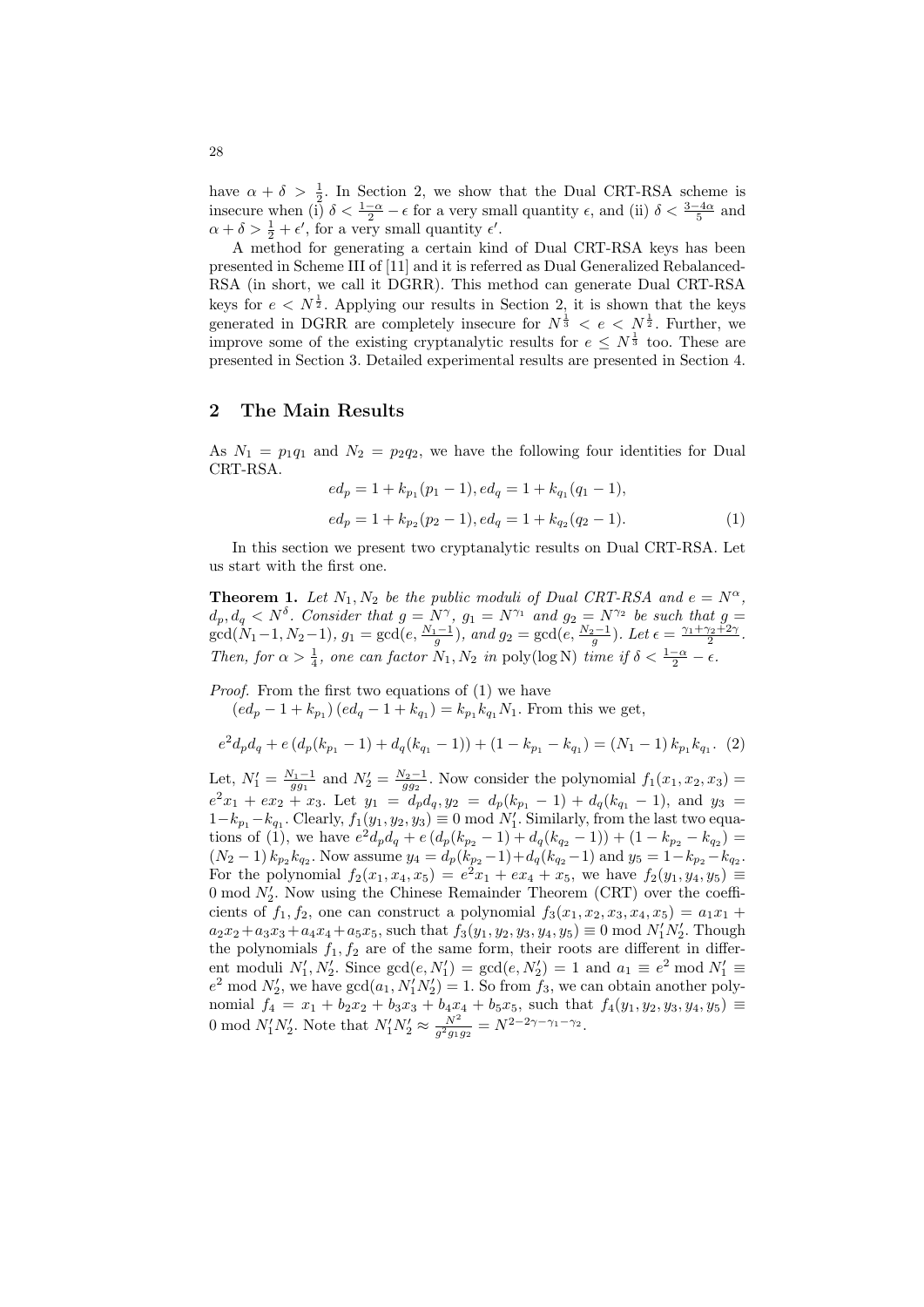Let,  $X_1 = N^{2\delta}, X_2 = N^{\alpha+2\delta-\frac{1}{2}}, X_3 = N^{\alpha+\delta-\frac{1}{2}}, X_4 = N^{\alpha+2\delta-\frac{1}{2}}, X_5 =$  $N^{\alpha+\delta-\frac{1}{2}}$ . Clearly  $X_1, X_2, X_3, X_4, X_5$  are the upper bounds of  $y_1, y_2, y_3, y_4, y_5$ neglecting the small constants. We want to find the modular solution of  $f_4$ .

Now  $f_4$  is a linear polynomial of degree 1. Using "Basic Strategy" of [5, Section 3.3.1], one can solve  $f_4$  in poly(log N) time by LLL [7] algorithm if

$$
X_1 X_2 X_3 X_4 X_5 < N'_1 N'_2. \tag{3}
$$

Putting the values of  $X_1, X_2, X_3, X_4$  and  $X_5$  in Inequality (3), we get

$$
\delta < \frac{1-\alpha}{2} - \frac{\gamma_1 + \gamma_2 + 2\gamma}{8}.\tag{4}
$$

From the equation (2), we have  $(N_1 - 1)k_{p_1} k_{q_1} \equiv 1 - k_{p_1} - k_{q_1} \mod e$ , i.e.,  $\left(\frac{N_1-1}{gg_1}\right)gg_1k_{p_1}k_{q_1} \equiv 1 - k_{p_1} - k_{q_1} \bmod e$ . Thus when

$$
gg_1k_{p_1}k_{q_1} < e,\t\t(5)
$$

one can calculate  $gg_1k_{p_1}k_{q_1} = \left(\frac{N_1-1}{gg_1}\right)^{-1}(1-k_{p_1}-k_{q_1}) \mod e$ . Hence it is possible to obtain  $k_{p_1} k_{q_1}$ . Putting  $g = N^{\gamma}, g_1 = N^{\gamma_1}, k_{p_1} \leq N^{\alpha + \delta - \frac{1}{2}}, k_{p_1} \leq N^{\alpha + \delta - \frac{1}{2}}$ in (5), we have

$$
\delta < \frac{1 - \alpha - \gamma - \gamma_1}{2}.\tag{6}
$$

Since  $\frac{1-\alpha-\gamma_1-\gamma_2-2\gamma}{2} \leq \min\left\{\frac{1-\alpha}{2}-\frac{\gamma_1+\gamma_2+2\gamma}{8},\frac{1-\alpha-\gamma-\gamma_1}{2}\right\},\$  the conditions (4) and (6) on  $\delta$  will be satisfied if  $\delta < \frac{1-\alpha-\gamma_1-\gamma_2-2\gamma}{2}$ . Hence  $k_{p_1} + k_{q_1}$  and  $k_{p_1}k_{q_1}$ can be obtained if  $\delta < \frac{1-\alpha-\gamma_1-\gamma_2-2\gamma}{2} = \frac{1-\alpha}{2} - \epsilon$ , where  $\epsilon = \frac{\gamma_1+\gamma_2+2\gamma}{2}$ . From the knowledge of  $k_{p_1} + k_{q_1}$  and  $k_{p_1} k_{q_1}$ , one gets  $k_{p_1}, k_{q_1}$ . Since  $p_1 \equiv 1 - k_{p_1}^{-1}$  mod e, one can factor  $N_1$  in poly(log N) time obtaining half of the LSBs of  $p_1$  (as explained in [2, Corollary 1]) when  $\alpha > \frac{1}{4}$ . The proof for factoring  $N_2$  is similar.  $\Box$ 

In general  $g, g_1, g_2$  will be small, and so  $\gamma, \gamma_1, \gamma_2 \to 0$ , which gives  $\epsilon \to 0$ . We have also found that the experimental results support this claim.

#### 2.1 Observation on experimental setup

In the proof of Theorem 1, we have studied the conditions when one can collect the roots efficiently. To actually collect the roots we use Gröbner basis techniques [5] and in all the experiments find polynomials of the form  $x_3$  −  $\frac{1-k_{p_1}-k_{q_1}}{h}$  $\frac{1-k_{p_1}-k_{q_1}}{1-k_{p_2}-k_{q_2}}y_3$ . In all these situations,  $gcd(1-k_{p_1}-k_{q_1}, 1-k_{p_2}-k_{q_2})$  is small, that helps us to collect  $1 - k_{p_1} - k_{q_1}$ ,  $1 - k_{p_2} - k_{q_2}$  efficiently. Directly one cannot obtain  $y_1, y_2, y_4$ , but we use the following technique to factorize  $N_1$  and  $N_2$  in the experiments. Moreover, in Theorem 1, we have the constraint  $\alpha > \frac{1}{4}$ . Using the following approach one can remove the lower bound on  $\alpha$ .

Let  $g_3 = N^{\gamma_3}$  and  $g_4 = N^{\gamma_4}$  such that  $g_3 = \gcd(e, N_1 - 1)$  and  $g_4 =$  $gcd(e, N_2-1)$ . From the knowledge of  $1-k_{p_1}-k_{q_1}$  and  $1-k_{p_2}-k_{q_2}$ , one can find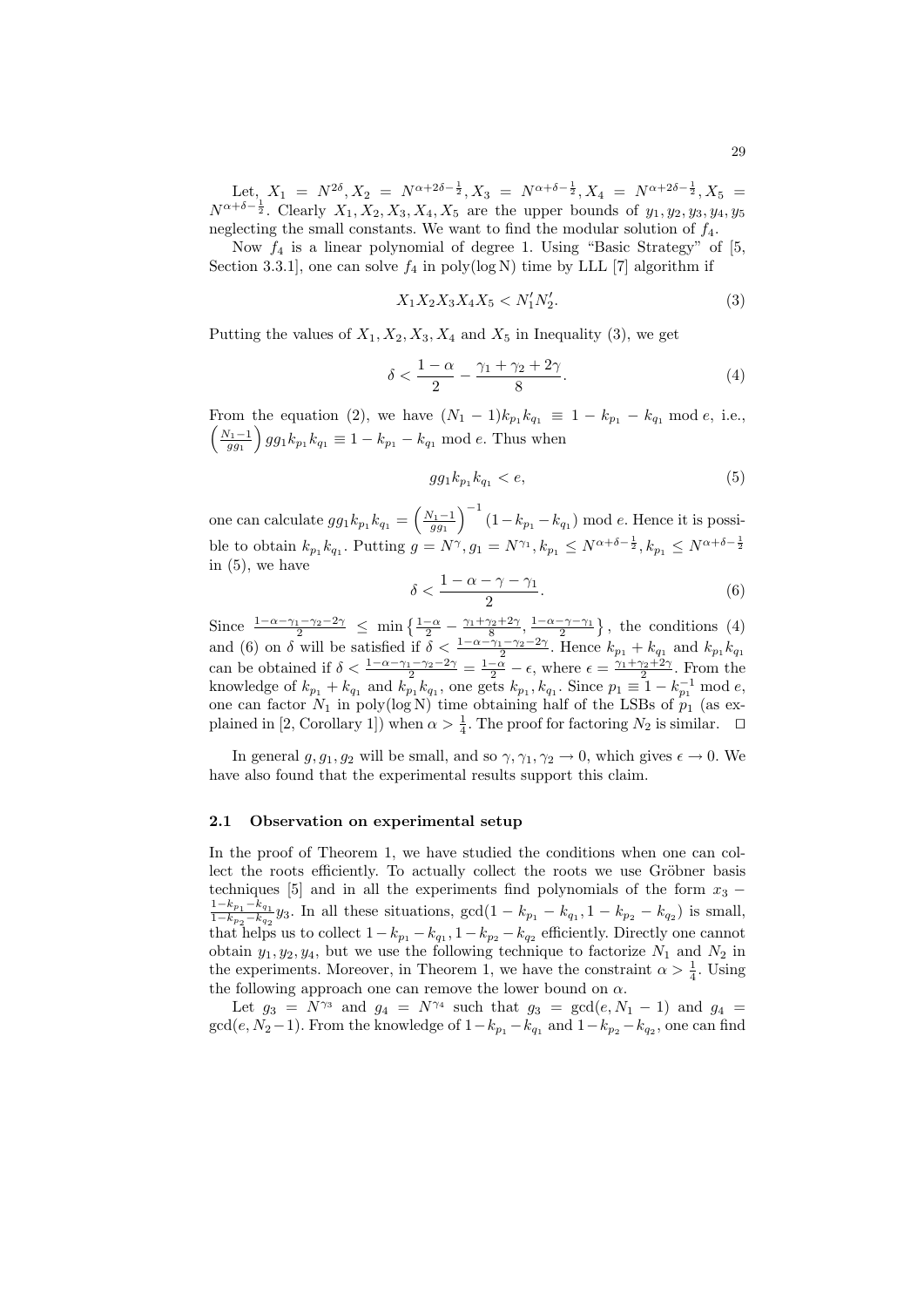$k_{p_1}k_{q_1} \equiv a \mod \frac{e}{g_3}$  and  $k_{p_2}k_{q_2} \equiv b \mod \frac{e}{g_4}$ . So, we can write  $k_{p_1}k_{q_1} = a + \frac{e}{g_3}z_1$ and  $k_{p_2}k_{q_2}=b+\frac{e}{g_4}z_2$ , where  $z_1, z_2$  are unknown. Note that  $z_1 \approx N^{\gamma_3+\alpha+2\delta-1}$ and  $z_2 \approx N^{\gamma_4 + \alpha + 2\delta - 1}$ . Let  $z_3 = k_{p_1} k_{q_1} (N_1 - 1) - k_{p_2} k_{q_2} (N_2 - 1)$ . It is clear that  $|z_3| \approx |k_{p_1}k_{q_1}(p_1+q_1)| \approx N^{2\alpha+2\delta-\frac{1}{2}}$ . Hence, we have to find the root  $(z_1, z_2, z_3)$  of the polynomial  $h(x_1, x_2, x_3) = (a + \frac{e}{g_3}x_1)(N_1 - 1) - (b + \frac{e}{g_4}x_2)(N_2 -$ 1) – x<sub>3</sub>. Let,  $X_1 = N^{\gamma_3 + \alpha + 2\delta - 1}$ ,  $X_2 = N^{\gamma_4 + \alpha + 2\delta - 1}$  and  $X_3 = N^{2\alpha + 2\delta - \frac{1}{2}}$ . Clearly,  $X_1, X_2, X_3$  are the upper bounds of the  $z_1, z_2, z_3$ . Note that  $W =$  $||h(x_1X_1, x_2X_2, x_3X_3)||_{\infty} \ge \frac{e}{g_3}X_1N = N^{2\alpha+2\delta}$ . We can find the root of h in poly(log N) time if  $X_1X_2X_3 \lt W$ . Now putting the values of  $X_1, X_2, X_3$  and the lower bound of W in  $X_1X_2X_3 \, \langle W, W \rangle$  we have  $\delta \langle \frac{5}{8} - \frac{\alpha}{2} - \frac{\gamma_3 + \gamma_4}{4} \rangle$ . Since  $\gamma_3, \gamma_4 \to 0$  in general, the required upper bound on  $\delta$  is  $\delta < \frac{5}{8} - \frac{\alpha}{2}$ . Note that  $\frac{5}{8} - \frac{\alpha}{2} > \frac{1-\alpha}{2}$ , so upper bound of  $\delta$  in this case is better than the upper bound of  $\delta$  in Theorem 1. After getting  $k_{p_1} k_{q_1}$  and  $k_{p_2} k_{q_2}$ , one can factor  $N_1$  and  $N_2$  using the approach of [4, Section 7.5.2] when  $\alpha + \delta > \frac{1}{2} + \log_N K'$  where  $K' = \gcd(k_{p_1} k_{q_1}, k_{p_2} k_{q_2}).$ 

Remark 1. The experimental results, as presented in Section 4, are better than the theoretical upper bound on  $\delta$  in Theorem 1. This is because the practical runs of the LLL algorithm [7] tend to provide basis vectors that may be shorter than the estimated theoretical upper bound. Further, it may also provide one of the shortest vectors as the lattice dimension is quite small, i.e., 5. Thus, it may very well happen that we may cross the upper bound of  $\delta$  in Theorem 1, i.e.,  $\frac{1-\alpha}{2}$  (considering  $\epsilon \to 0$ ), during the experiments. Given this, one can use the approach described above to find  $k_{p_1}k_{q_1}, k_{p_2}k_{q_2}$  from the knowledge of  $k_{p_1}+k_{q_1}, k_{p_2}+k_{q_2}.$  This works for a higher upper bound of  $\delta$  (than in Theorem 1), i.e.,  $\frac{5}{8} - \frac{\alpha}{2}$  (considering  $\frac{\gamma_3 + \gamma_4}{4} \to 0$ ).

#### 2.2 Better cryptanalytic bound for small e

Let us now show that one can get a better bound than that of Theorem 1 for smaller values of e.

**Theorem 2.** Let  $N_1, N_2$  be the public moduli of Dual CRT-RSA and  $e = N^{\alpha}$ .  $d_p, d_q < N^{\delta}$ . Then one can factor  $N_1, N_2$  in poly(log N) time if  $\delta < \frac{3-4\alpha}{5}$  given  $\alpha + \delta > \frac{1}{2} + \epsilon'$ , where  $\epsilon' = \log_N(K')$ , where  $K' = \gcd(k_{p_1} k_{q_1}, k_{p_2} k_{q_2})$ .

Proof. We have two identities:

 $e^2 d_p d_q + e \left( d_p (k_{p_1} - 1) + d_q (k_{q_1} - 1) \right) + \left( 1 - k_{p_1} - k_{q_1} \right) = (N_1 - 1) k_{p_1} k_{q_1},$  $e^2 d_p d_q + e (d_p (k_{p_2} - 1) + d_q (k_{q_2} - 1)) + (1 - k_{p_2} - k_{q_2}) = (N_2 - 1) k_{p_2} k_{q_2}.$ From these we get,

 $e\left(d_q k_{p_1}+d_p k_{q_1}-d_q k_{p_2}-d_p k_{q_2}\right)+\left(-k_{p_1}-k_{q_1}+k_{p_2}+k_{q_2}\right)+\left(N_2-1\right)k_{p_2} k_{q_2}=$  $(N_1-1)k_{p_1}k_{q_1}$ . Now consider the polynomial  $f = ex + y + (N_2-1)z$ . Clearly,  $f(d_q k_{p_1} + d_p k_{q_1} - d_q k_{p_2} - d_p k_{q_2}, -k_{p_1} - k_{q_1} + k_{p_2} + k_{q_2}, k_{p_2} k_{q_2}) \equiv 0 \mod (N_1 - 1).$ Let  $X = N^{\alpha+2\delta-\frac{1}{2}}, Y = N^{\alpha+\delta-\frac{1}{2}}$  and  $Z = N^{2\alpha+2\delta-1}$ . Then neglecting small constants, X, Y and Z will be upper bound of the modular root  $(d_q k_{p_1} + d_p k_{q_1}$  $d_q k_{p_2} - d_p k_{q_2}, -k_{p_1} - k_{q_1} + k_{p_2} + k_{q_2}, k_{p_2} k_{q_2}$  of f. One can solve  $f_4$  in poly(log N)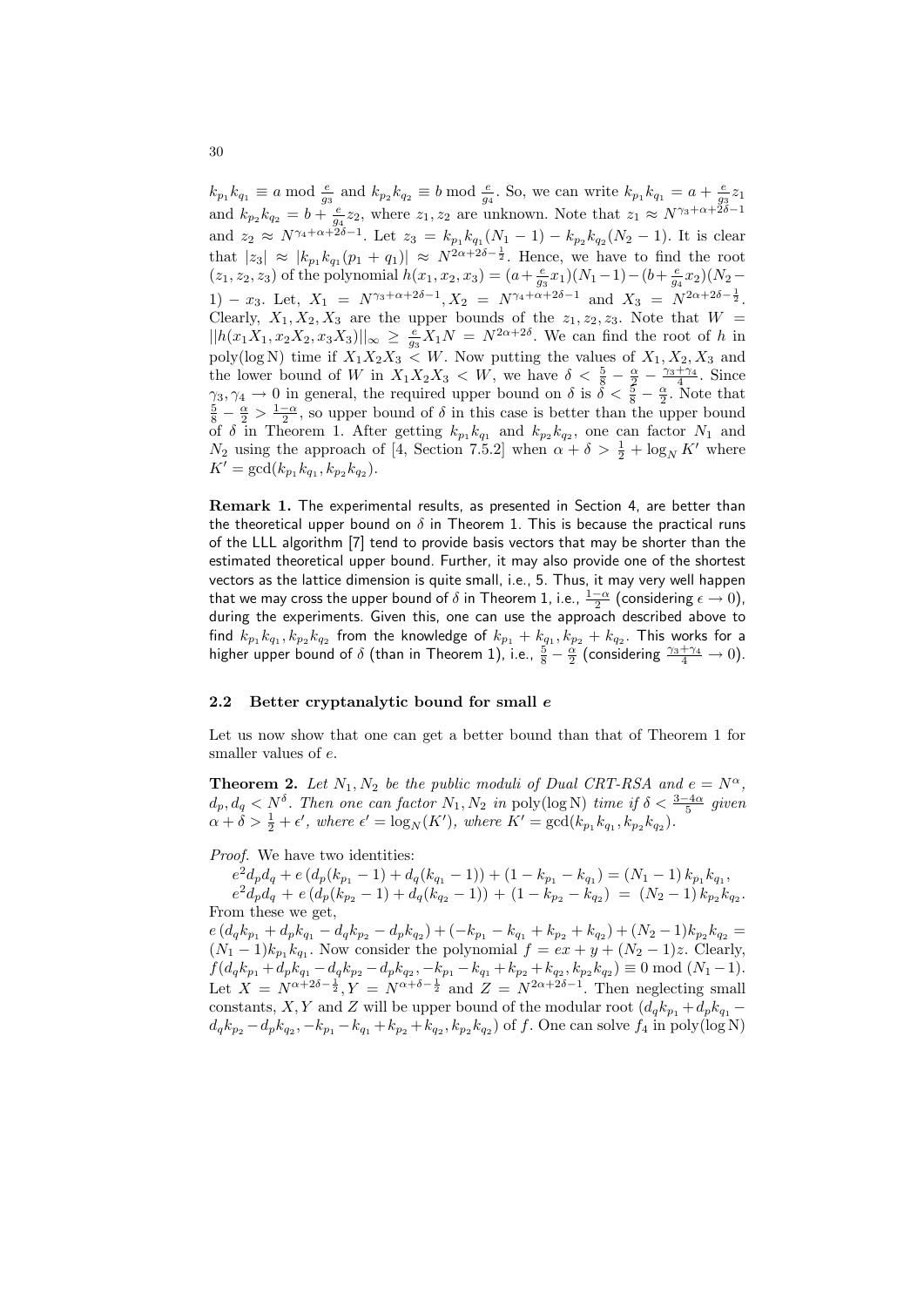time if  $XYZ < N_1 - 1$ . Putting the values of  $X, Y, Z$  in  $XYZ < N_1 - 1$ , we get  $\delta < \frac{3-4\alpha}{5}$ .

As we have found  $k_{p_2} k_{q_2}$  as the last component of the root of f, one can similarly find  $k_{p_1} k_{q_1}$ . After getting  $k_{p_1} k_{q_1}$  and  $k_{p_2} k_{q_2}$ , one can factor  $N_1$  and  $N_2$ using the approach of [4, Section 7.5.2, Page 157] when  $\alpha + \delta > \frac{1}{2} + \log_N K'$ where  $K' = \gcd(k_{p_1} k_{q_1}, k_{p_2} k_{q_2})$ ). ⊓⊔

Similar to our comment on  $\epsilon$  in Theorem 1, we note that in general  $\epsilon' \to 0$  and this is also confirmed experimentally. Thus in the following part of this paper we always consider that  $\epsilon \to 0$  as well as  $\epsilon' \to 0$ .

While implementing the idea of Theorem 2, we use Gröbner basis technique to collect the root and in all the experiments we obtain polynomials of the form  $y - \frac{-k_{p_1} - k_{q_1} + k_{p_2} + k_{q_2}}{k_{p_2} k_{q_2}}$  $\frac{k_{q_1} + k_{p_2} + k_{q_2}}{k_{p_2}k_{q_2}}$  *z*. Since in all the cases gcd( $-k_{p_1} - k_{q_1} + k_{p_2} + k_{q_2}, k_{p_2}k_{q_2}$ ) is very small, we can successfully collect  $k_{p_2} k_{q_2}$ . Similarly, we can successfully collect  $k_{p_1} k_{q_1}$  as well.

From the Theorems 1, 2, we get the upper bound of  $\delta$  as  $\frac{1-\alpha}{2}$  and  $\frac{3-4\alpha}{5}$  respectively. Now,  $\frac{1-\alpha}{3} < \frac{3-4\alpha}{5}$  iff  $\alpha < \frac{1}{3}$ . Hence, Theorem 2 will be better than Theorem 1 for  $\alpha < \frac{1}{3}$ . Later in Section 4, we will discuss the comparison with respect to the experimental results.

#### 2.3 Comparison with Existing Results

Using continued fraction over  $\frac{N_1-1}{N_2-1}$ , in [4], it is proved that when  $\delta < \frac{5}{8}-\alpha$ , one can find  $\frac{k_{p_2}k_{q_2}}{k_{p_2}k_{p_2}}$  $\frac{k_{p_2}k_{q_2}}{k_{p_1}k_{q_1}}$  in the lowest terms. Using the knowledge of  $\frac{k_{p_2}k_{q_2}}{k_{p_1}k_{q_1}}$  $\frac{\kappa_{p_2}\kappa_{q_2}}{k_{p_1}k_{q_1}},$  in the lowest term, one can factor  $N_1, N_2$  in polynomial time if  $\alpha + \delta > \frac{1}{2} + \log_N(K')$ , where  $K' = \gcd(k_{p_2}k_{q_2}, k_{p_1}k_{q_1})$ . Since in general  $K'$  will be of constant order, we can say one can factor  $N_1, N_2$  using continued fraction approach if  $\delta < \frac{5}{8} - \alpha$ . In Theorem 1, upper bound of  $\delta$  is  $\frac{1-\alpha}{2}$ . Thus when  $\alpha > \frac{1}{4}$ , our approach is better than the idea of [4]. The upper bound of  $\delta$  in Theorem 2 is  $\frac{3-4\alpha}{5}$ . Hence, in this case, for  $\alpha > \frac{1}{8}$ , bound of  $\delta$  in Theorem 2 is better than that of [4].

It is clear that the existing results on cryptanalysis of CRT-RSA will directly work on Dual CRT-RSA. Thus the region of interest is where the existing state-of-the-art cryptanalytic results on CRT-RSA cannot be used for Dual CRT-RSA.

In [1] (improved results of [8]), it is proved that when  $\delta < \frac{2}{5}(1-\alpha)$ , one can factor CRT-RSA modulus efficiently. Thus as long as  $\alpha < 1$ , our bound of  $\delta$  in Theorem 1 is better than [1]. When  $\alpha < \frac{1}{2}$ , our bound of  $\delta$  in Theorem 2 is better than of [1]. For full bit size of e, i.e., for  $\alpha = 1$  both our ideas as well as that of [1] do not work successfully towards cryptanalysis of Dual CRT-RSA.

When  $\delta < \frac{1}{2} - \frac{2}{3}\alpha$ , it is proved in [3] that one can factor the CRT-RSA modulus efficiently. Our bound of  $\delta$  in Theorem 1 is always better than that of [3]. Also for  $\alpha < \frac{3}{4}$ , our bound of  $\delta$  in Theorem 2 is better than that of [3]. For  $\alpha \geq \frac{3}{4}$ , both our method of Theorem 2 and idea of [3] will not work.

CRT-RSA is proved to be weak in [6] in the cases when: (i)  $\delta < \frac{5-4\alpha+20\tau-16\alpha\tau+18\tau^2-12\alpha\tau^2}{14+56\tau+66\tau^2+24\tau^3},$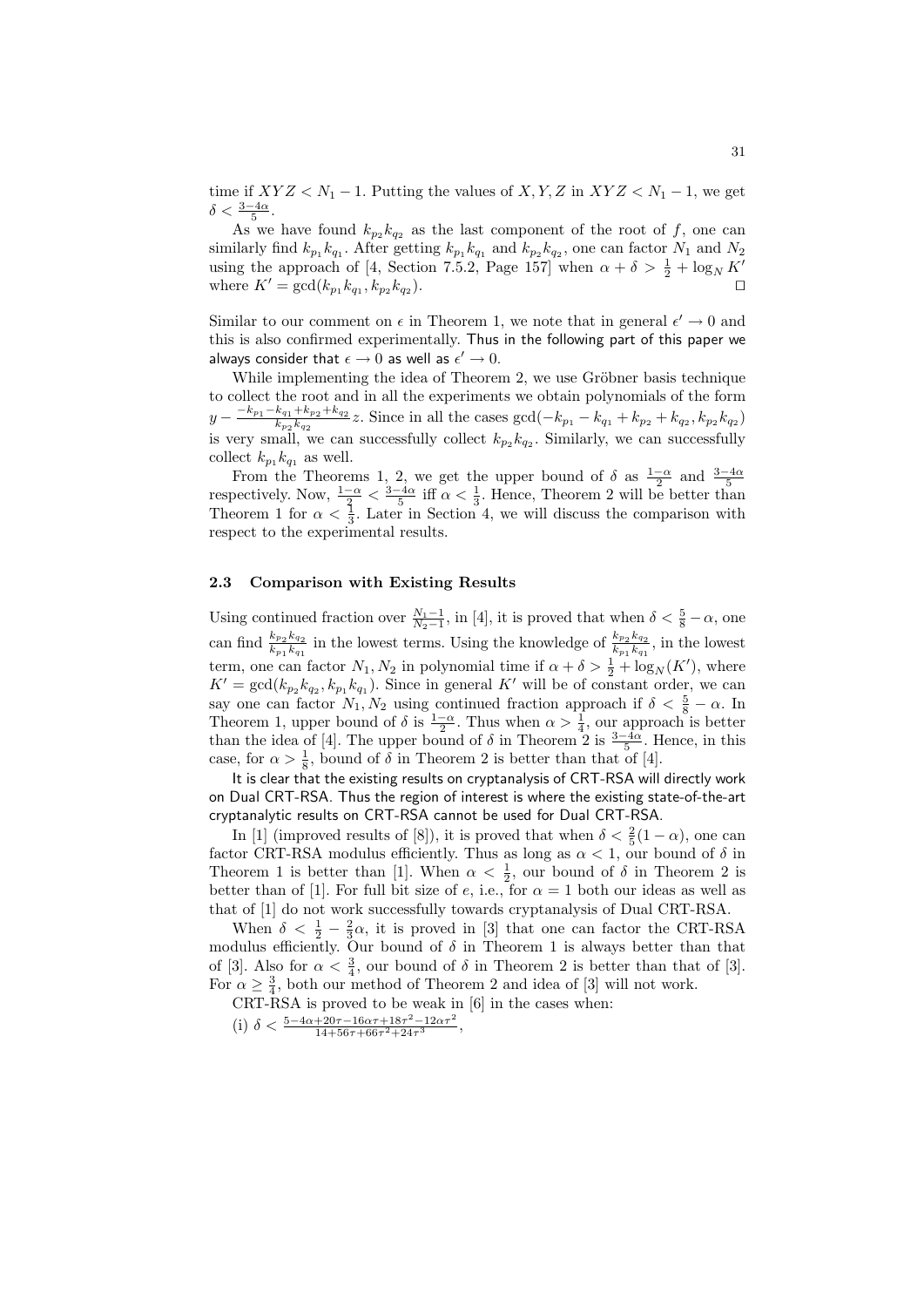(ii)  $\delta < \frac{5-4\alpha+20\tau-16\alpha\tau+27\tau^2-30\alpha\tau^2+12\tau^3-24\alpha\tau^3}{14+56\tau+66\tau^2+24\tau^3}$ , for some non-negative  $\tau$ . The second bound works better than the first one for  $\alpha < \frac{1}{2}$ . Towards larger values of  $\alpha$ , the first one provides better cryptanalytic bound. One can check [5, Table 5.1, Page 87] that for  $\alpha \in [0.31, 0.8]$ , the optimal value of  $\tau$  is zero and in that case both the bounds on  $\delta$  are same, which is  $\frac{5-4\alpha}{14}$ . For  $\alpha \in [0.31, \frac{2}{3})$ , our bound in Theorem 1 is better than that of [6] as  $\frac{1-\alpha}{2} > \frac{5-4\alpha}{14}$ . Our ideas in both Theorem 1

|          |       | Theory of [6]                                    | Our upper bounds on $\delta$ |           |  |  |
|----------|-------|--------------------------------------------------|------------------------------|-----------|--|--|
| $\alpha$ |       | optimal $\tau$ upper bound of $\delta$ Theorem 1 |                              | Theorem 2 |  |  |
| 0.10     |       | 0.324                                            | 0.450                        | 0.520     |  |  |
| 0.15     | 0     | 0.314                                            | 0.425                        | 0.480     |  |  |
| 0.20     | 0     | 0.300                                            | 0.400                        | 0.440     |  |  |
| 0.25     | 0.382 | 0.287                                            | 0.375                        | 0.400     |  |  |
| 0.26     | 0.283 | 0.283                                            | 0.370                        | 0.392     |  |  |
| 0.27     | 0.203 | 0.280                                            | 0.365                        | 0.384     |  |  |
| 0.28     | 0.137 | 0.277                                            | 0.360                        | 0.376     |  |  |
| 0.29     | 0.081 | 0.274                                            | 0.355                        | 0.368     |  |  |
| 0.30     | 0.033 | 0.271                                            | 0.350                        | 0.360     |  |  |

Table 1. Numerical comparison of our theoretical results with those of [6].

and Theorem 2 are better than the approach of [6] in this range as explained in Table 1. For  $\alpha < 0.31$ , the optimal values of  $\tau$  are not zero and hence we provide numerical results as in Table 1 for [6].



Fig. 1. New attack region is  $EFGHE$ .

In Figure 1, IA, JB, KC and LD represent the lines  $\delta = \frac{5}{8} - \alpha$ ,  $\delta = \frac{3-4\alpha}{5}$ ,  $\delta = \frac{1-\alpha}{2}$ , and  $\delta = \frac{5-4\alpha}{14}$  which are relevant to the upper bounds of  $\delta$  in [4], Theorem 2, Theorem  $\overline{1}$  and  $[6]$  respectively. The area  $EFGHE$  shows the new region obtained from our result where Dual CRT-RSA is not secure. The line  $KM$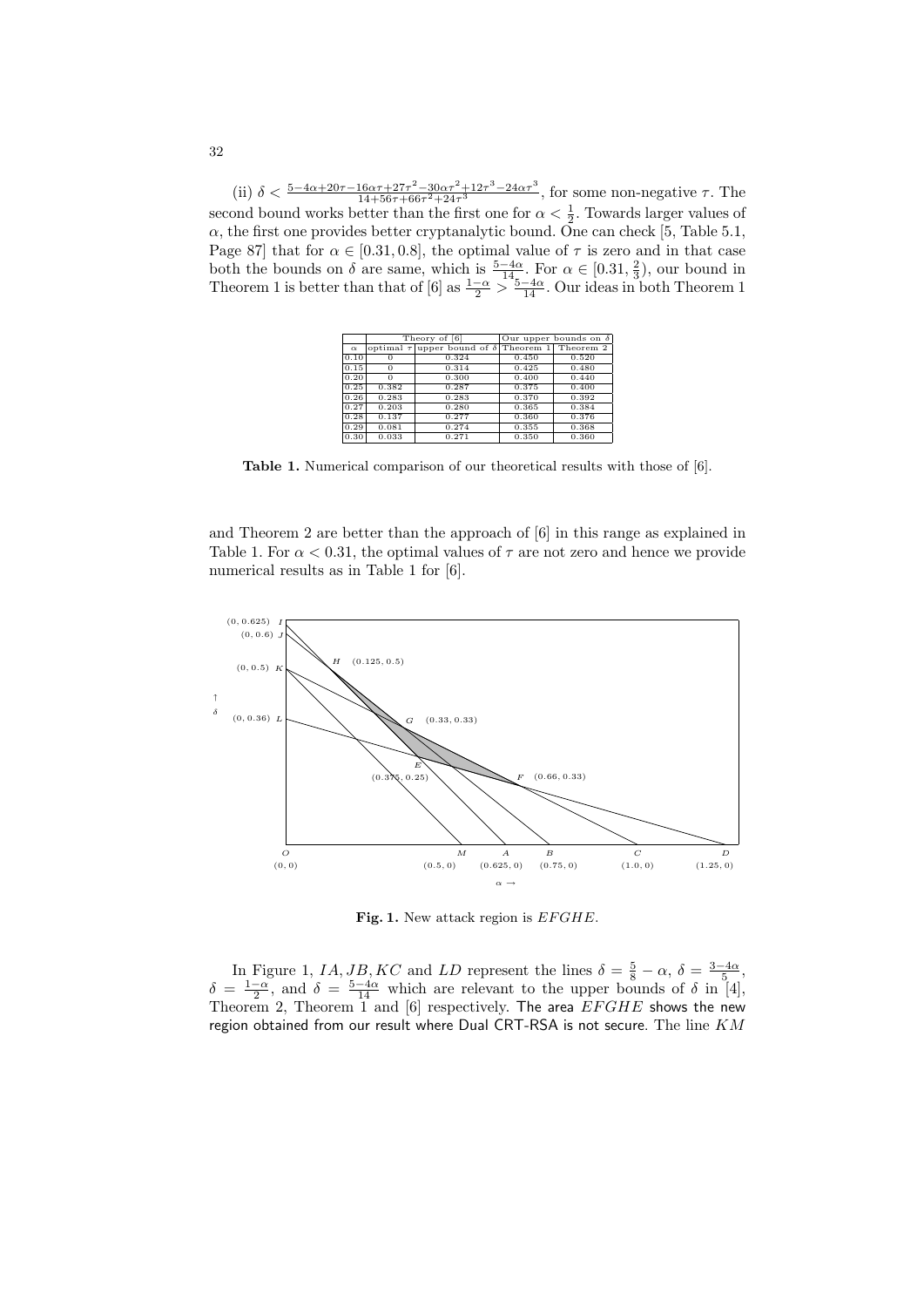represents  $\alpha + \delta = \frac{1}{2}$ . All the CRT-RSA keys (as well Dual CRT-RSA keys) must stay above this line as  $ed_p, ed_q$  are greater than  $N^{\frac{1}{2}}$ .

In summary, the earlier results have pointed out that the region DEIKMD is insecure. In this paper, we add the region  $EFGHE$  to it. Adding our result, Dual CRT-RSA is insecure in the region  $DFGHIKMD$ .

#### 3 Attack on DGRR [11, Section III C]

Let  $n_B$  be the number of bits in the binary representation of an integer B. Also, in short, we write  $n_N = n$ . The key generation algorithm of Dual Generalized Rebalanced RSA [11] is as follows. The key generation algorithm of Dual CRT-

**Input:**  $(n_e, n_d, n_k, n)$  such that  $n_e < n/2$  and  $n_e + n_d = n/2 + n_k$ . **Output:** The public key  $(e, N_1, N_2)$  and the private key  $(d_p, d_q, p_1, q_1, p_2, q_2)$ . **1** Randomly select an  $n_e$ -bit integer e and set  $k = \lceil \frac{n/2 - n_e}{n_k} \rceil$ ; **2** Randomly select  $(k-1)$   $n_k$ -bit integers  $p_{a_1}, \ldots, p_{a_{(k-1)}}$  and an even integer  $p_{a_k}$  such that  $p_a = p_{a_1} \dots p_{a_{(k-1)}} p_{a_k}$  has bit length  $(n/2 - n_e)$  and  $gcd(e, p_a) = 1$ ; **3** Randomly select an  $n_k$ -bit integer  $k_{p_1}$  such that  $gcd(e, k_{p_1}) = 1$ ; 4 Compute  $d_p$  and  $p_b$  such that  $ed_p = (k_{p_1} p_a)p_b + 1$ , where  $e < p_b < 2e$  and  $k_{p_1} p_a < d_p < 2k_{p_1} p_a$ . If  $p_1 = p_a p_b + 1$  is not prime then go back to step 3; 5 If  $(k_{p_1} p_a p_b / p_{a_i}) + 1$  is prime for some  $1 \le i \le k - 1$  then let  $p_2 = (k_{p_1} p_a p_b / p_{a_i}) + 1$ .<br>Otherwise, go back to step 3; **6** Randomly select  $(k-1)$   $n_k$ -bit integers  $q_{a_1}, \ldots, q_{a_{(k-1)}}$  and an even integer  $q_{a_k}$  such that  $q_a = q_{a_1} \dots q_{a_{(k-1)}} q_{a_k}$  has bit length  $(n/2 - n_e)$  and  $gcd(e, q_a) = 1$ ; 7 Randomly select an  $n_k$ -bit integer  $k_{q_1}$  such that  $gcd(e, k_{q_1}) = 1$ ; 8 Compute  $d_q$  and  $q_b$  such that  $ed_q = (k_{q_1} q_a)q_b + 1$ , where  $e < q_b < 2e$  and  $k_{q_1} q_a < d_q < 2k_{q_1} q_a$ . If  $q_1 = q_a q_b + 1$  is not prime then go back to step 7; **9** If  $(k_{q_1}q_aq_b/q_{a_i}) + 1$  is prime for some  $1 \le i \le k - 1$  then let  $q_2 = (k_{q_1}q_aq_b/q_{a_i}) + 1$ .<br>Otherwise, go back to step 7; 10 Calculate  $N_1 = p_1 q_1$  and  $N_2 = p_2 q_2$ ;

Algorithm 1: Key Generation Algorithm for DGRR [11].

RSA is not known for any range of values of  $e, d_p, d_q$ . Further, for any such choice of keys, it may not be possible to obtain  $N_1, N_2$ . The above algorithm for Dual CRT-RSA key generation provides keys in a certain range.

From the key generation algorithm 1, we have the following simple result.

**Lemma 1.** Let  $e = N^{\alpha}$  and  $d_p, d_q \approx N^{\delta}$  be the public and private exponents generated by the Algorithm 1. Then,  $\delta < 1-2\alpha$ .

*Proof.* From the Step 1 in the key generation Algorithm 1, we have  $n_k < \frac{n}{2} - n_e$ . Also from the fact that  $n_e + n_d = \frac{n}{2} + n_k$ , we get  $n_e + n_d < \frac{n}{2} + \frac{n}{2} - n_e$ . Hence, we obtain  $n_d < n - 2n_e$ . As  $n_e = \alpha n$  and  $n_d = \delta n$ , we get the desired upper bound on  $\delta$ . bound on  $\delta$ .  $□$ 

As presented in [11, Table IV], the safe parameters for DGRR is as follows:  $- n_k > \frac{n}{8} + \frac{l}{2} - 1$ , where l is the exhaustive search parameter;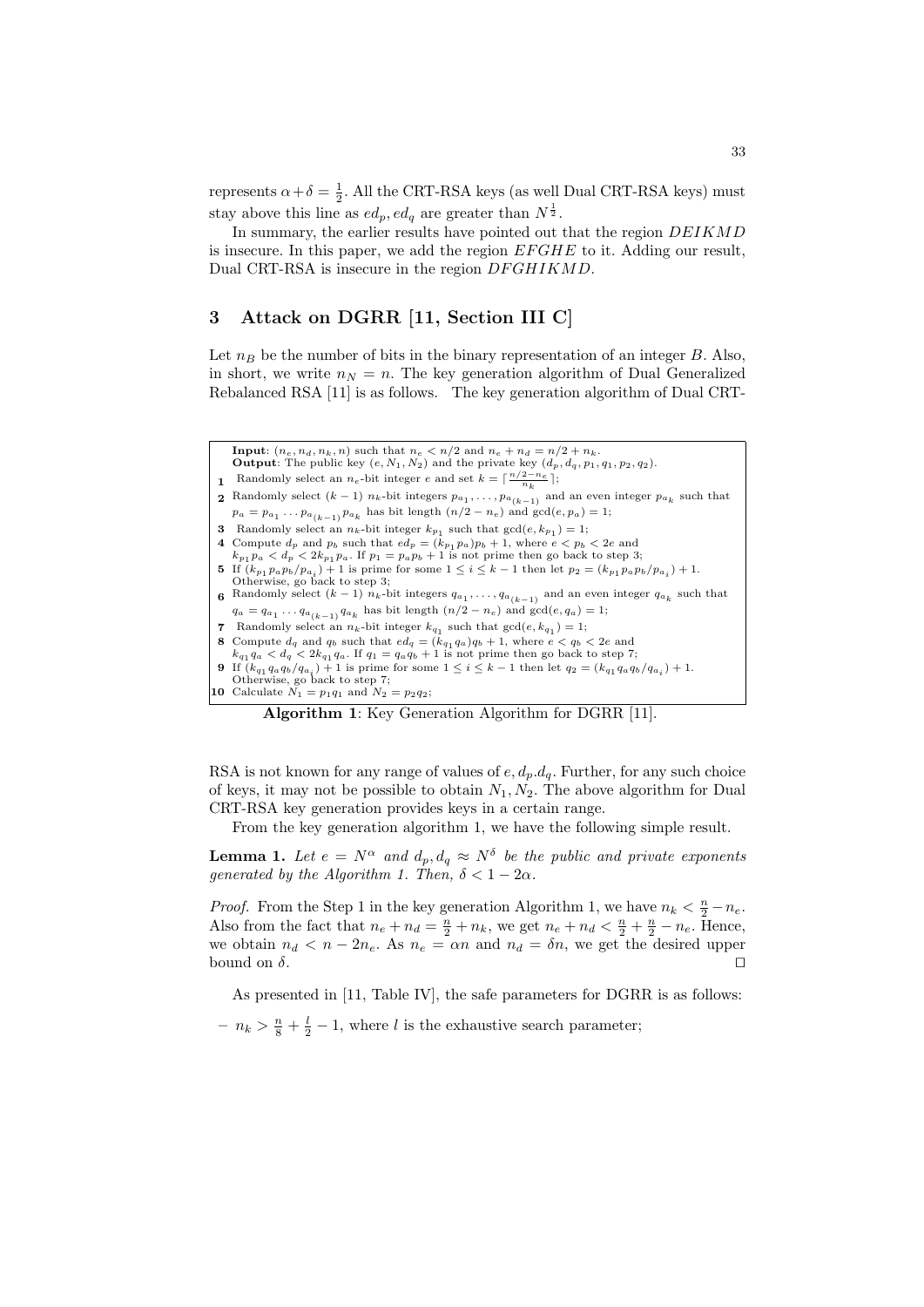$- n_e + n_d > \frac{5n}{8} + \frac{l}{2} - 1$ ; this implies  $\alpha + \delta > \frac{5}{8}$ , neglecting *l*;

 $-5n_d + 2n_e > 2n + l$ ; this implies  $5\delta + 2\alpha > 2$ , neglecting l.

Thus the parameters proposed in [11] for which DGRR is secure is

$$
\alpha < \frac{3}{8} \text{ and } \alpha + \delta > \frac{5}{8}.\tag{7}
$$

The constraint  $\alpha < \frac{3}{8}$  follows from  $n_e < \frac{n}{2} - n_k$  and  $n_k > \frac{n}{8}$ . We neglect the exhaustive search parameter  $l$  and the small constants.

Next we show that DGRR is weak for  $\alpha > \frac{1}{3}$  when one uses Algorithm 1 and thus DGRR is weak even when the safe parameters are chosen as in (7).

**Theorem 3.** Given the safe parameters in  $(7)$ , the key generation Algorithm 1 for DGRR is insecure when

 $-$  (using Theorem 1) (i)  $\frac{1}{3} < \alpha < \frac{3}{8}$ , (ii)  $\frac{1}{4} < \alpha \leq \frac{1}{3}$  and δ <  $\frac{1-\alpha}{2}$ ;  $-$  (using Theorem 2) (i)  $\frac{1}{3} < \alpha < \frac{3}{8}$ , (ii)  $\frac{1}{8} < \alpha \leq \frac{1}{3}$  and  $\delta < \frac{3-4\alpha}{5}$ .

Proof. From Lemma 1, we know that the key generation Algorithm 1 provides DGRR keys under the constraint  $\delta < 1 - 2\alpha$ .

Using Theorem 1, one can factor  $N_1, N_2$  efficiently if  $\delta < \frac{1-\alpha}{2}$ . Hence, when  $1-2\alpha < \frac{1-\alpha}{2}$ , i.e., when  $\alpha > \frac{1}{3}$ , one can break DGRR generated by the Algorithm 1. Hence given the safe parameters in (7), the key generation Algorithm 1 for DGRR is insecure when  $\frac{1}{3} < \alpha < \frac{3}{8}$ . Also (7) requires  $\delta > \frac{5}{8} - \alpha$  and from Theorem 1, we need  $\delta < \frac{1-\alpha}{2}$ , which gives  $\alpha > \frac{1}{4}$ .

Using Theorem 2, one can factor  $N_1, N_2$  efficiently if  $\delta < \frac{3-4\alpha}{5}$ . Hence, when  $1-2\alpha < \frac{3-4\alpha}{5}$ , i.e.,  $\alpha > \frac{1}{3}$ , one can break DGRR generated by the Algorithm 1. This gives proof of item (i). Further (7) requires  $\delta > \frac{5}{8} - \alpha$  and from Theorem 2, we need  $\delta < \frac{3-4\alpha}{5}$ . So, we need  $\frac{5}{8} - \alpha < \frac{3-4\alpha}{5}$ , which gives  $\alpha > \frac{1}{8}$ .

For DGRR, keys can be generated within  $\triangle IAB$  in Figure 2. The shaded area represents the new region for which DGRR is weak. In Figure  $2, I A, AB, DH, CG$ and CI represent the lines  $\delta = \frac{1}{2} - \alpha$ ,  $\delta = 1 - 2\alpha$ ,  $\delta = \frac{5}{8} - \alpha$ ,  $\delta = \frac{3 - 4\alpha}{5}$  and  $\delta = \frac{1 - \alpha}{2}$ respectively. Theoretically,  $\triangle C \overline{D}E$  represents our new attack region. Moreover, the experimental results show that even some regions outside  $\triangle CDE$  can be vulnerable in practice and  $C^{\prime}CDEC^{\prime}$  is the extended region where DGRR is vulnerable. This is explained in more details in the following section. According to the analysis of [11], the region, where DGRR was known to be weak, has been HDAIH.

#### 4 Experimental Results

Let us now present the experimental results. We have implemented the programs in SAGE 3.1.1 over Linux Ubuntu 8.04 on a Compaq laptop with Dual CORE Intel(R) Pentium(R) D CPU 1.83 GHz, 2 GB RAM and 2 MB Cache.

Since our polynomial  $f_4$  in Theorem 1 is a linear polynomial on 5 variables, the lattice dimension in our approach is only 5. Also, the polynomial  $f$  in Theorem 2 is a linear polynomial on 3 variables and hence the lattice dimension in this approach is 3.

34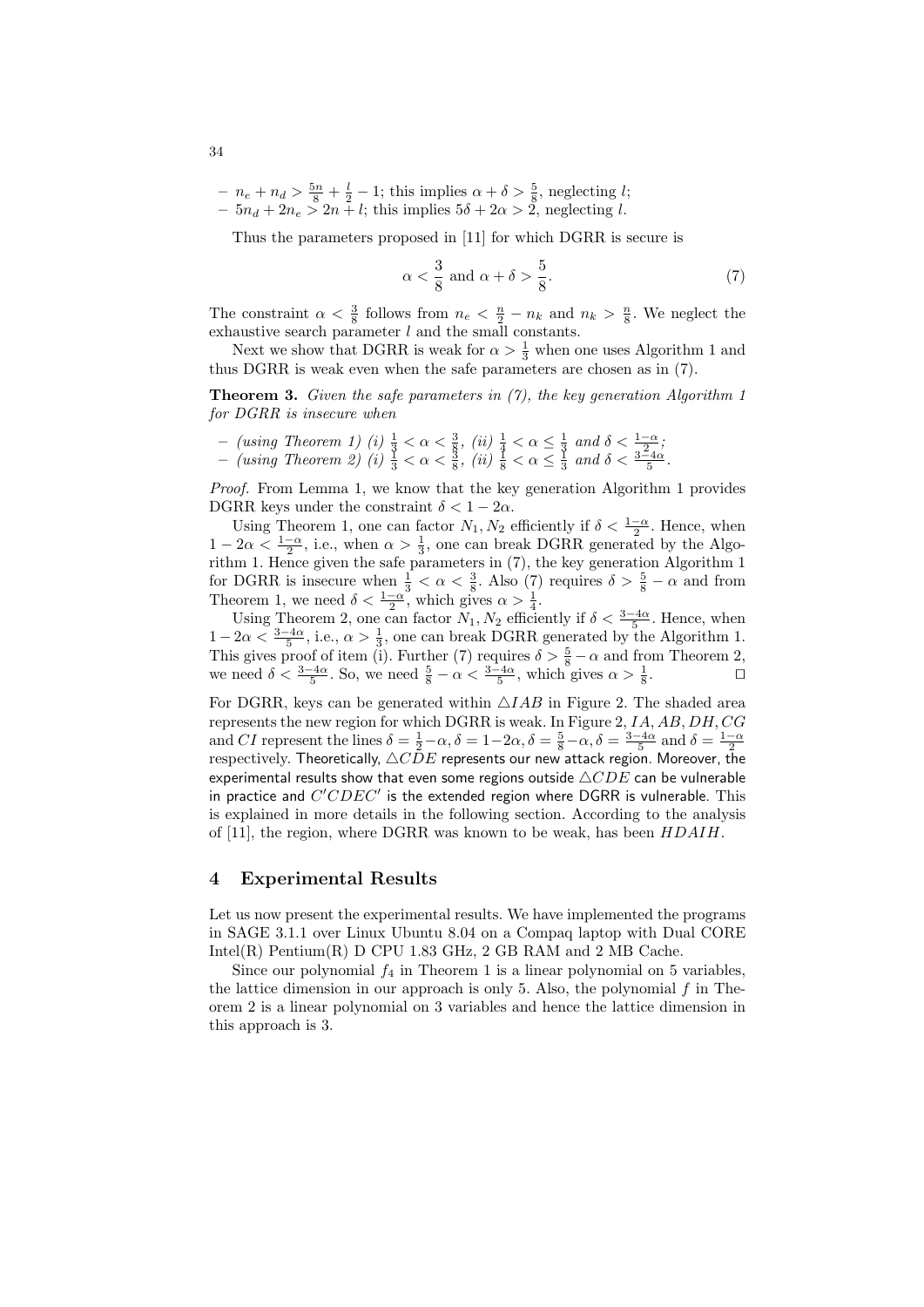We have implemented the idea of continued fraction (CF) of [4]. Its experimental results are almost same as its theoretical bounds. We have also implemented the approach of [6] and in some cases its experimental results are better than the theoretical bound of itself.



Fig. 2. Attack regions:  $\triangle CDE$  (theoretical),  $C^{\prime}CDEC^{\prime}$  (experimental).

In all cases we take 1000-bit  $N_1, N_2$ . For the experiments, the Dual CRT-RSA keys are generated using Algorithm 1 [11], and we note that  $g, g_1, g_2$  and K' are always very small. This justifies considering  $\epsilon \to 0$  and  $\epsilon' \to 0$ . Let us consider the experiments corresponding to the idea of Theorem 2. When  $\alpha \leq 0.1$ , after lattice reduction, the coefficient of  $y$  in the first polynomial is equal to  $k_{p_2} k_{q_2}$  $\frac{k_{p_2} k_{q_2}}{\gcd(k_{p_1} k_{q_1}, k_{p_2} k_{q_2})}$ . Since  $\gcd(k_{p_1} k_{q_1}, k_{p_2} k_{q_2})$  is small, one can easily obtain  $k_{p_2} k_{q_2}$ . In these cases corresponding to Theorem 2, we get better experimental results than the theoretical bound.

From Lemma 1, it is clear that for  $\alpha = 0.315$ , the maximum possible bits of  $d_p, d_q$  is 369 ( $\delta < 1 - 2\alpha = 0.370$ ) for 1000-bit N. From table 2, one may note that in such a situation it is possible to factor  $N_1, N_2$ . Thus, although we have proved in Theorem 3 that DGRR is weak for  $\alpha > \frac{1}{3}$ , in practice DGRR becomes insecure when  $\alpha > 0.315$ .